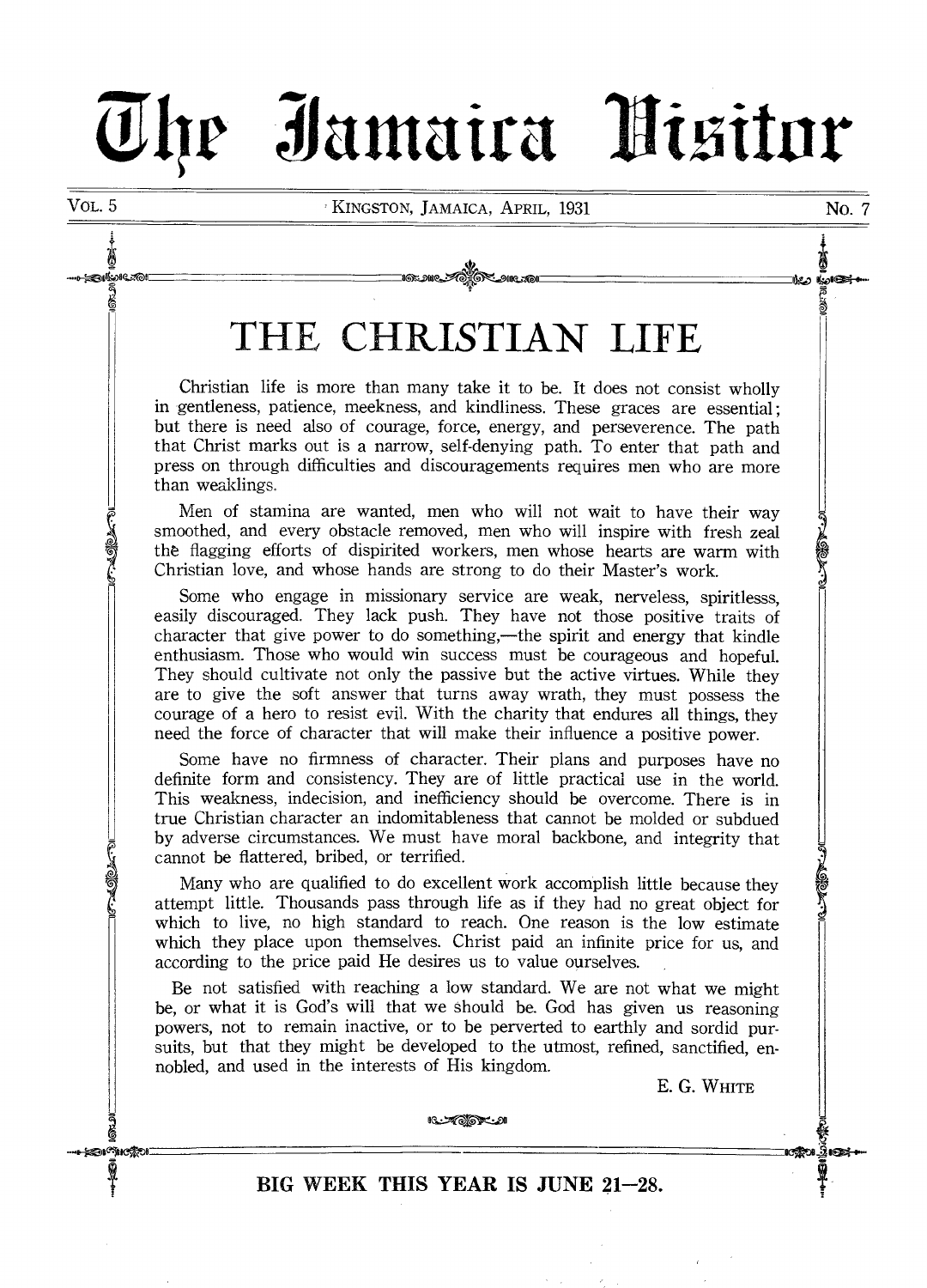# THE BIBLE STUDY

# THE VALUE OF SYSTEMATIC READING

- Q. 1. What were two of the duties of a king?
- ANS. Deut. 17: 18, 19. To write copies of God's law, and read all his days.
- Q. 2. How did Joshua instruct the people of God?
- ANS. Joshua 8:30-35. He wrote a copy of the law on stones, and read all the blessings and curses of the law.
- Q. 3. After the Book of the Law had been lost a long time, how did Josiah show his joy at finding it?
- ANS. II Kings 23: 1, 2. He gathered priests and people together and read it to them.
- Q. 4. When God's people had strayed far from Him, what brought them back?
- ANS. Neh. 8: 6-9. The reading of God's Word. It brought them to conviction and repentance, and they found joy in believing.
- Q. 5. What brought an angel to Daniel's side in a time of trial?
- ANS. Dan. 9: 1-3, 21. He was reading, studying, and praying.
- Q. 6. Why did the Lord have the Bible written?
- ANS. Prov. 22: 19-21. That our trust might be in Him—established and certain so we could give the truth to others.
- Q. 7. What does the Lord command us to do?
- ANS. Isaiah 34: 16. To seek light from God's word by reading.
- Q. 8. When Jeremiah read and studied the Word of God, what did he obtain?
- ANS. Jer. 34: 16. He sought and found light, and meditated, until it brought joy and rejoicing to his heart.
- Q. 9. Does the Lord show that even in busy times we should not neglect reading?
- ANS. Hab. 2 : 2. In the rush characteristic of our times, the Lord calls upon us to make it easy for busy people to read.
- Q. 10. Is any blessing promised to those who read?
- ANS. Rev. 1: 1-3. "Blessed is he that readeth."
- Q. 11. Who was brought to Christ by reading the book of Isaiah?
- ANS. The Ethiopian of high society.
- Q. 12. What did Paul urge Timothy to do in his youth?
- ANs. I Tim. 4: 13. To give attendance to reading.
- Q. 13. Why is it necessary to thus study?
- ANs. *Ibid,* and II Tim. 2: 15. That we may become profitable and approved of God.

Q. 14. Why was the whole Bible written? ANS. For our good, that by reading it we might be filled with hope and joy.

NOTE. In the light of the above Scriptures, and others that might be added, one can easily see the great spiritual and intellectual benefits to be derived from mental cultivation by taking time each day to store the mind with the truth of God. The Daily S. S. Lesson study, the Standard of Attainment, the Reading Courses, and the Morning Watch should aid us materially in carrying out God's plan. The Bible Year plan will surely appeal to those who study this reading. What joy, what conviction, what certainty, what progress, and what blessing is in store for the reader!

"Minds have been crippled and dwarfed for want of zeal and earnest, severe taxation. The time has come when God says, Go forward, cultivate the abilities I have given you." G. W., p. 281. H. J. E.

# THE LORD REQUIRES THE TENTH, WHY ?

Why should Seventh-day Adventists pay TITHES and give FREE-WILL OFF-ERINGS? Is it because it is one of the requirements of the denomination? Or a plan that is instituted by the church in order to raise funds for carrying on its work? Or should it be merely to test God to see if we will have temporal prosperity? These are not, and should not be the reasons for so doing. Every one who is a recipient of any of God's benefits is under obligation to publicly and tangibly acknowledge Him as the owner of all things, and that we are but 'stewards. To fail to do this is sin.

It is not a question of whether we are church members or not; or whether those who are responsible are faithful in their disburstment. No one is freed under any circumstance from paying a faithful tithe, and giving liberal offerings as they have been prospered. Let not Seventhday Adventists feel that what may be said to them on this question from time to time is the conference trying to extract from them what they have (or do not' have) ; that it is money, money all the time.

Space will only allow us a brief study of this question. First let us read 1 Chron. 29: 11, "Thine, 0 Lord is the greatness, and the power, and the glory, and the victory, and the majesty. For all that is in the heaven and the earth is thine." Again, in verse 12, "Both riches and honour come of thee." Also verse 14, "For all things come of thee." What is there then that we possess in our own right? Nothing! See also Acts 17:25; Ps. 50:10; Hag. 2 : 8; Deut. 8 : 18.

Those who indulge in the proud boast of MY money, MY property, MY this and MY that, need to learn the lesson that Nebuchadnezzar of old learned after his proud boasting: "Is not this great Babylon that I have built. . . by the might of my power, and for the honour of my majesty"; when he said, "Now I Nebuchadnezzar praise and extol and honour the king of heaven. . . . whose dominion is an everlasting dominion."

God himself has told us how we are to show our acknowledgment of His ownership, and that we are His stewards. In Lev.  $27:30,32$  we are told that all the TITHE (tenth) is holy unto the Lord. Just as the Sabbath is holy, and the Lord's. We are also told in Prov. 3: 9, to "Honour the Lord with thy substance, and with firstfruits of all thine increase." Thus by our faithful tithes and offerings we are to acknowledge God's ownership.

Ancient Israel was required to use onefourth of their income for religious and charitable purposes. Did this reduce them to poverty? Indeed not. Note His promises to them. Mal. 3: 11; Lev. 26: 4-12; Hag. 2: 18, 19; and what was the result when they were unfaithful? Hag.  $1:2-11$ ;  $2:16$ , 17; Lev. 26 : 13-20.

The present world depression is a sign of the END, a fulfilment of prophecy. See Jas. 5: 1-12; and will become worse and worse until the climax is reached—that of world-bankruptcy, Rev. 18: 11. But the Lord has insured His people a degree of prosperity that will not only exalt them before the eyes of all the nations, but will enable them to go steadily forward with the work he has given them.

The promises to ancient Israel are also to us. "All the people of the earth shall see that thou art called by the name of the Lord. . . The Lord shall make thee plenteous in goods. . . in the fruit of thy cattle, and in the fruit of thy ground.. . The Lord shall open unto thee His treasure, the heaven to give thee rain unto thy land in his season, and to bless all the work of thy hand, and thou shalt lend unto many nations, and shalt not borrow."

Brethren, are you faithful? 'Are you giving the Lord a square deal? Can you meet the Lord on Mal. 3: 10, 11? A brother who has been unable to give his personal attention to his business for months on account of sickness, recently bore testimony that his business was more prosperous then than when it had his personal supervision. The secret of it, said the brother, "I acknowledge that the Lord and I are partners, and while I was sick I said, Lord you and I are partners. I am laid up, you must carry on the business." It pays to be partners with the Lord.

A business man who could not pass the

THIS YEAR BIG WEEK MUST NOT ONLY BE BIGGER BUT BIGGEST.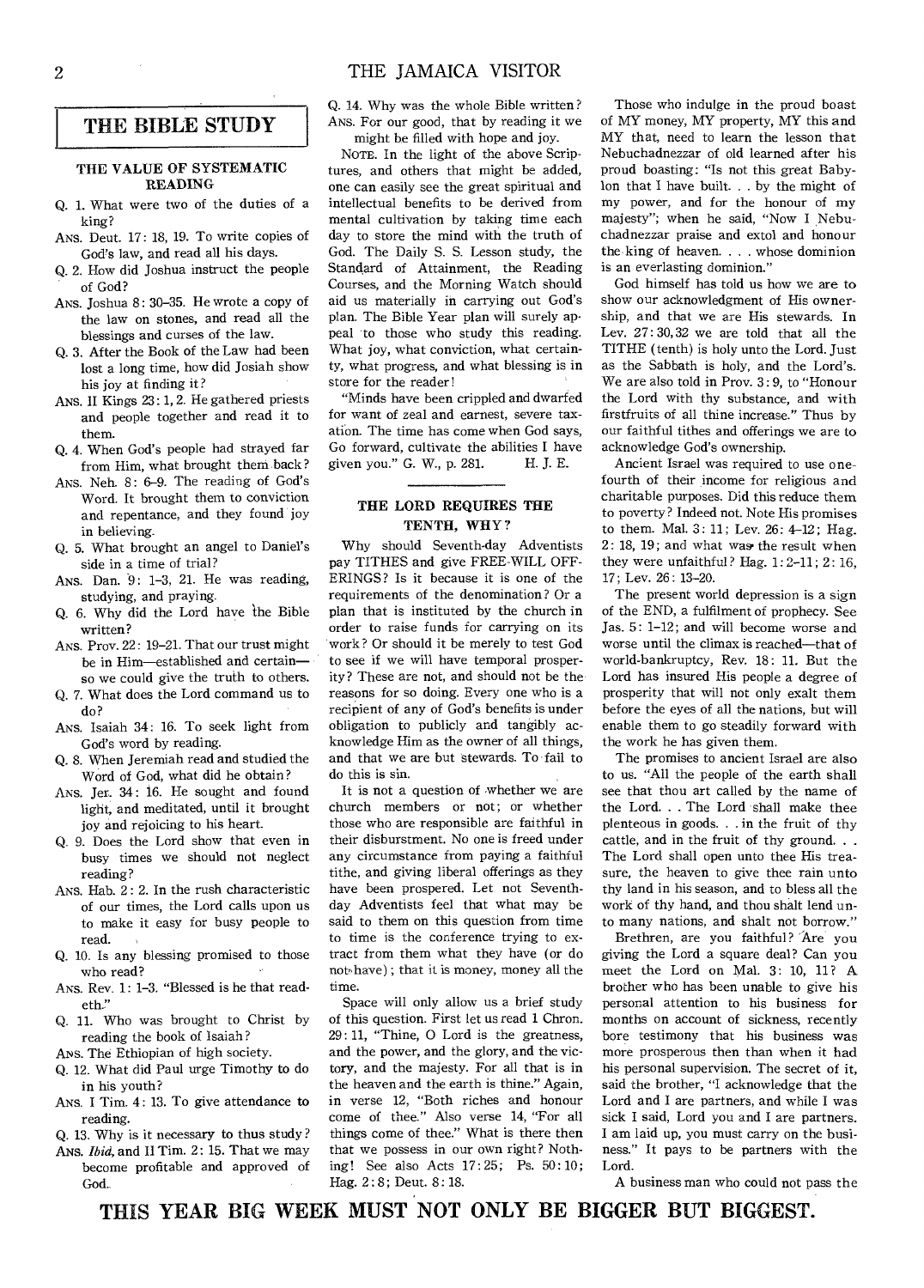medical test for foreign service as a missionary, carried on business at home for the Lord, with the following result:—

|            |        |            | In 1917 he gave to missions $\pounds$ 75.0.0 |            |
|------------|--------|------------|----------------------------------------------|------------|
| $\epsilon$ | 1918   | $\epsilon$ | $\epsilon$                                   | 480, 0, 0  |
|            | " 1919 | $\epsilon$ | 66                                           | 1900. 0. 0 |
|            | " 1921 | $\epsilon$ | $\epsilon$                                   | 2510.0.0   |
| 44         | 1922   | $\epsilon$ | $\epsilon$                                   | 3000.0.0   |
|            | " 1923 | $\epsilon$ | $\epsilon$                                   | 3500, 0, 0 |
| $\epsilon$ | 1924   | $\epsilon$ | $\epsilon$                                   | 4425, 0, 0 |
| $\epsilon$ | 1925   | $\epsilon$ | $\epsilon$                                   | 4908.0.0   |
| 44         | 1926   | $\epsilon$ | 44                                           | £7403.0.0  |
|            |        |            |                                              |            |

We need the temporal as well as the spiritual blessings of God for the speedy finishing of the work and thus bring to an end this life of sin and uncertainty, of sickness and sorrows, of grief and pain. Let us be faithful in our tithes and offerings, and in all the requirments of the Lord so that we can go home with Him when He comes.

HUBERT FLETCHER

#### SOUTH MANCHESTER

For many years my heart has been burdened for the needy churches around the vicinity of the West Indian Training College. I longed for the time and opportunity, if God so willed, to do my little part in helping to encourage and build up these churches.

When asked by the Conference Committee to assist Pastor Randle with these four churches, I willingly accepted the privilege, although I have more than enough to do in my work at the college.

Our first business was to elect officers for the new year. This gave us a splendid opportunity of getting a closer acquaintance with the members of each church.

As we met for our business meetings in the different churches, their problems and great needs were presented and discussed. The first step was to provide them with the necessary equipment for the observance of the ordinances, which will be celebrated regularly. It was most gratifying to see how readily the members rallied together to get these equipments.

When the importance of regularly reading the VISITOR was placed before them, over twenty new subscriptions were taken, without much urging.

The greatest of the problems was their church buildings. We attacked this problem whole heartedly at Grove Town, New Port, Campbell's Castle, and Porus.

At Grove Town we found they had a neucleus and stones with which to start building. At the first meeting pledges were taken to the amount of £15. A plan was immediately drawn for a stone building.

We are happy to report that at the time of writing the foundation of this church is completed, and at an early date the corner stone laying will take place. It is wonderful how the members of the Grove Town church are taking hold and giving of their means and labour to erect a building to the honour and glory of God.

The Campbell's Castle church though humble has many true and loyal members that are putting forth every effort to make their church as presentable as they can afford. The building will soon be undergoing a thorough renovating, which we are sure will transform it into a place of worship where any one will be happy to go.

Poor Newport church for years have been meeting in a private dwelling house, with hardly enough space for the speaker to stand and see the congregation. The time, we think, has come for them to rally together and build themselves a suitable place of worship. This they have begun by clearing the ground and gathering materials for the building. So in the near future we hope to see a substantial building started.

Porus church with the smallest membership of the four, needed immediate attention from the very fact of its locality, so a full dress of paint and sand, and neat windows will be given this month.

We thought of many ways in which funds could be raised to assist these churches. Finally, in consultation with the faculty of the W. I. T. C. we decided to have a program, asking those of various talents, both faculty and stndents, to contribute their time and particular talent in rendering a program at different periods at the churches, and thus aid these needy enterprises.

The first was given at Porus, and was successful, all things taken into consideration.

I am sure the churches will be ever grateful to faculty and students for rendering them such substantial help, also the Jamaica conference for the liberal and ready financial aid. Pray that the good Lord will in a most marked way use these loyal lay members in helping to fill His soon coming Kingdom.

Yours for the Master's service.

ERIC E. PARCHMENT

# NEWS NOTES

The ten-minute service at North Street on Sabbath, Feb. 28, was a real missionary service, kept to time too. Brother J. D. Robinson told of a sister who left St. Elizabeth to reside in Shady Vale, Morant Bay. Here she distributed tracts and visited her neighbours, holding Bible studies with some as they became interested in the truth. Later Bro. Robinson went there and sold several books, and as a result of -this work several persons have taken

their stand. Five are keeping the Sabbath, and a wider circle of interest awaits a minister when the opportunity comes to work there.

On Sunday night, March 1, a great meeting was held in the North Street Church, the occasion being a baptismal service for the converts that have result. ed from the effort recently conducted by Evangelist L. L. Hutchinson. Even during the late conference sessions, the church seating and standing capacity were never so severely taxed as on this occasion. The doors and windows were almost closed by the masses that thronged to hear and catch a glimpse of the solemn rite. Sister McCatty touchingly supplemented the music with her sweet solo, "Hold Thou My Hand, Dear Lord." Mrs. Meeker's earnest appeal in solo brought forth many an "Amen." The Conference President gave the address, showing that like the church of John the Baptist, and the Church of the Day of Pentecost, which were in fulfilment of prophecy, each having a definite message, so the S. D. A. Church is a response in ecclesiastical history to the voice of prophecy. Its birth was not found in the cradle of human creeds or uncertain speculation, but on the solid rock of God's imperishable word.

Pastor Hutchinson had his arrangements well made, even to warming the water in the font, and immersed forty-four choice fruits of his patient labours. All through the process the vast congregation watched with deep interest the witness of each one as he or she descended the steps into the water, the choir punctuating each administration with suitable music.

After the service was over, the congregation still remaining, Pastor Hutchinson presented the candidates, who stood upon the lower platform in a group, and they were voted into Church fellowship. Then, led by the President, the Church officers passed around and extended the right hand of fellowship to each one.

Pastor Hutchinson referred appreciatively to the assistance of Bro. E. S. Hudson in preparing the candidates, and Pastor B. A. Meeker and R. Harriott assisted on the platform.

It was announced that another similar service will be conducted in April, and we compliment Brother and Sister Hutchinson on the results of the unwearying labours they have put forth since their arrival in this field.

Under the faithful labours of Brother Stanley Smith and his wife, of Everton Park, a new company of believers has been raised up at Cavaliers.

On Sabbath, Feb. 28, this company was

BIG WEEK FIELD DAYS MUST BE PLANNED BEFOREHAND.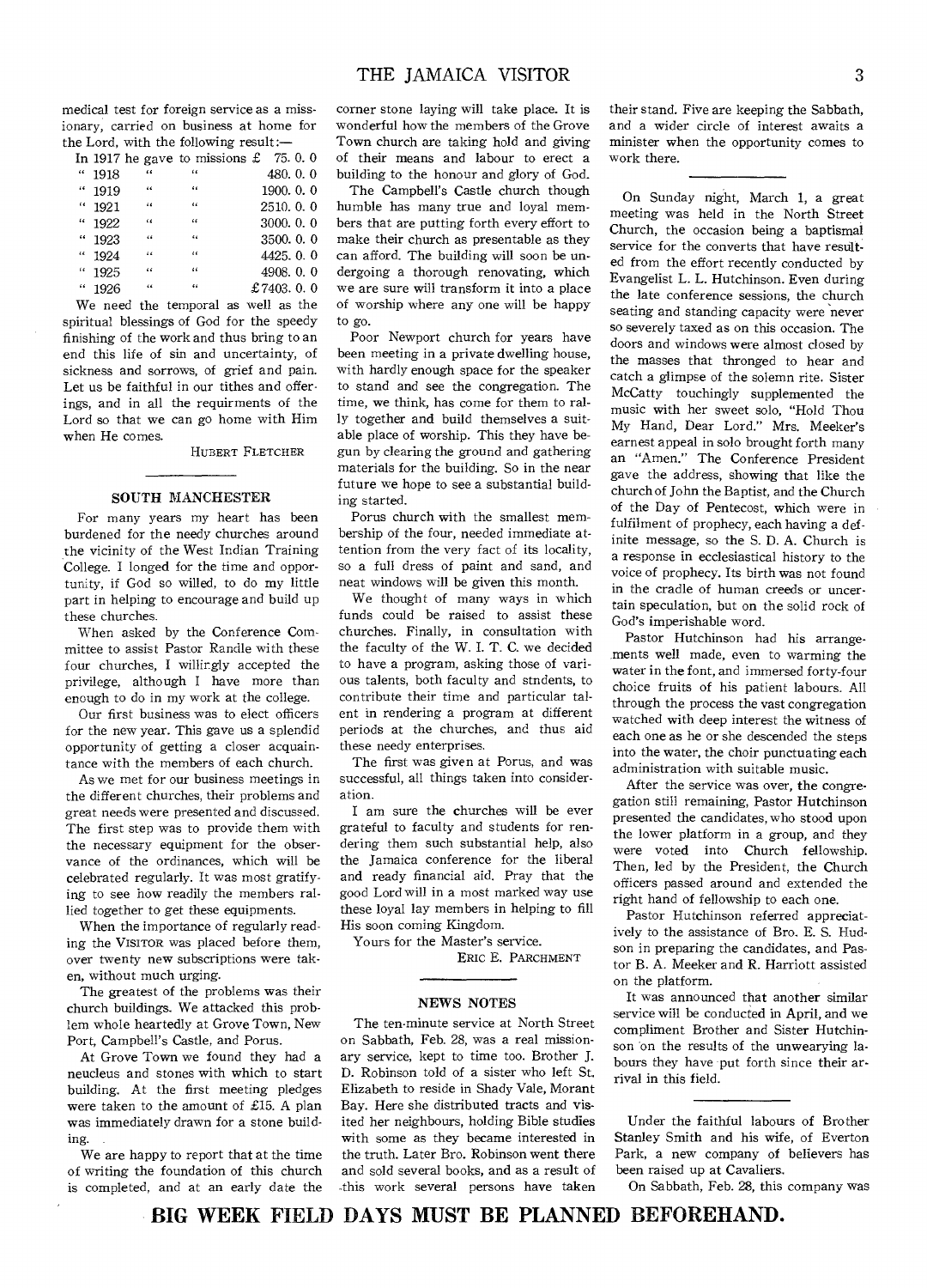organized into a Sabbath school of eighteen members—twelve adults and six children. The living room in the home of Brother Smith was well filled.

Several members of this new Sabbath school are looking forward to being united with God's people by baptism in the near future. May the Lord bless this new branch of our Sabbath schools. May He bless, too, the lay members who are sowing the seeds of truth among their neighbours and friends, and grant that more such missionary efforts may be made to gather in souls for the kingdom of God. BYRON A. MEEKER

Pastor Peter Nygaard, Superintendent of the Santo Domingo Mission, has sent a very appreciative letter of thanks to this Conference for the donation authorized to be sent to his field, that had been largely devastated by the recent hurricane.

It was voted at our last conference session that we donate £24. 5. 6 to the relief fund, and this the treasurer sent on.

The letter says, "Please extend to the members of your committee and to the Conference, and to all who had a part in this, our heartiest thanks. It was very kind of you to help us."

Like Jamaica, Santo Domingo is passing through a very severe epidemic of the "Flu." Pastor Nygaard says that all public meetings have been forbidden, and even a Colporteurs' Institute had to be abandoned because of the sickness. Yet their courage and faith are strong.

We surely sympathize with our dear brethren in the Fiji Islands over the loss they have sustained in a recent three-fold hurricane. Seeking to save one of our mission launches, seven workers manned the boat and left harbour to try to bring it into a safer place. But neither the boat nor the men have been heard of since. Three such visitations following in quick succession have done terrible damage. How we need to sense our times! Who knows what a day may bring? The Spirit of God is being withdrawn, and Satan is working with greater power to destroy life and stop the work of the gospel. Let us be very serious and earnest in these days of distress of nations with perplexity.

The success of our denominational institutions is always a source of thankfulness to those who truly love the cause of God, and it has brought to us much satisfaction to hear of the many prizes gained by our Agricultural department at the W. I. T. College, which is under the management of Brother E. E. Parchment, at the various exhibits and shows that are held

locally annually. The Lord's plan is for His people to be the head and not the tail, which we take to mean that we are to excel all others in our spiritual and material activities.

Then there is the bread manufactured at the school, which is eulogized throughout the district and far beyond, and which has its "First prize" to mark its superiority in the mind's of unbiased judges.

Now we are receiving commendations from readers of the VISITOR, for the improved appearance of our Conference paper. We quote one to illustrate the many. "Please extend to Professor Rathbun, and accept the same for yourself, my congratulations on the general get-up and appearance of the paper. It is the best we have seen from Jamaica." We say, "Thank you!"

A teacher who was trained at a Government School, for Government work as a teacher, volunteered this statement a few days ago, and she is now at the College taking training to be a teacher in our own schools: "I am enjoying the school so much, and I think the system here is far superior to what I was trained in at the Government school. There is such a difference in the methods employed, and I like it immensely."

A visitor to the school recently added that he considered the general atmosphere of the school a great improvement to that found in many similar institutions. "There is an atmosphere of pious industry on the campus, which is easily noticeable."

Truly we are favoured to have such a school in our midst, and many more students should be added to the nearly ninety that are now there. Such an education is surely worth working for very earnestly.

#### Among the Churches

Leaving home February 14, in company with Pastor and Mrs. Edmed, and Pastor Meeker, we visited the Bird's Hill church, the first of several, including Blue Hole, Old Harbour, Goshen, Mount Providence, Bryant Hill, and Porus. This was the first time President and Mrs. Edmed had been able to visit these churches, and there was a feeling of mutual joy that the way had now opened for such meetings. The programme followed the usual symposium plan, the President emphasizing the goals of character and achievement in a general way, and Pastor Meeker stressing the various goals of the Home Missionary and Missionary Volunteer departments, such as the Standard of Attainment, Bible Year, and the Reading Courses, junior and senior ; while Mrs. Edmed presented the Sabbath school ideals. All were appreciated and were made glad by the hearty response that was given.

The Bird's Hill church held a Harvest Festival on the 15th, the success of which must be accredited largely to Sister Shaw, the church school teacher. The children each did their part with credit, the only regret being the trade depression, which possibly made the financial returns somewhat disappointing.

The visitors expressed their delight and appreciation for the hospitality extended by the members and the kindness they received, and also of the earnest spirit they found in each church.

W. H. RANDLE

Writing from Linstead, Sister Ruth Morrison says, "It is Sunday night, and I have just returned from having an open air study in one of the neighbouring districts. About forty were present, and young and old expressed their appreciation of the study. As they either will not or cannot buy my books, I am trying to give them the truth freely. I am sure God will supply my needs." Sister Morrison has been canvassing for about two years now, and has persevered with commendable courage.

Sister A. C. Stockhausen, after a few weeks in the hospital, has now returned to her home, much improved in health.

Visiting the Spanish Town Church, March 7, we were delighted to be assisted on the platform by Brother C. W. Gibson, whose injured arm, though still incapacitated in some measure, is gradually yielding to treatment. Brother Gibson was full of his old-time enthusiasm.

The President and his family are rejoicing over the family reunion that took place on the arrival of the S. S. *Jamaica Settler,* which brought among her passengers Pastor and Mrs. F. G. Clifford and their three little boys. It is over ten years since they have seen each other, Mrs. Clifford, who is the President's daughter, having married since that time. Pastor Clifford is an Englishman from Watford College (Stanborough Park) and is labouring in South Africa, whence they are taking their furlough.

"You will be interested to know of the spiritual progress as well as the material work. I have been doing my worthless best to awaken a strong interest at Ocho Rios. Several families are showing their interest. Three new ones are observing the Sabbath of the Lord, and some others will soon follow. A sister, spending some time with Brother Ricketts, visited a friend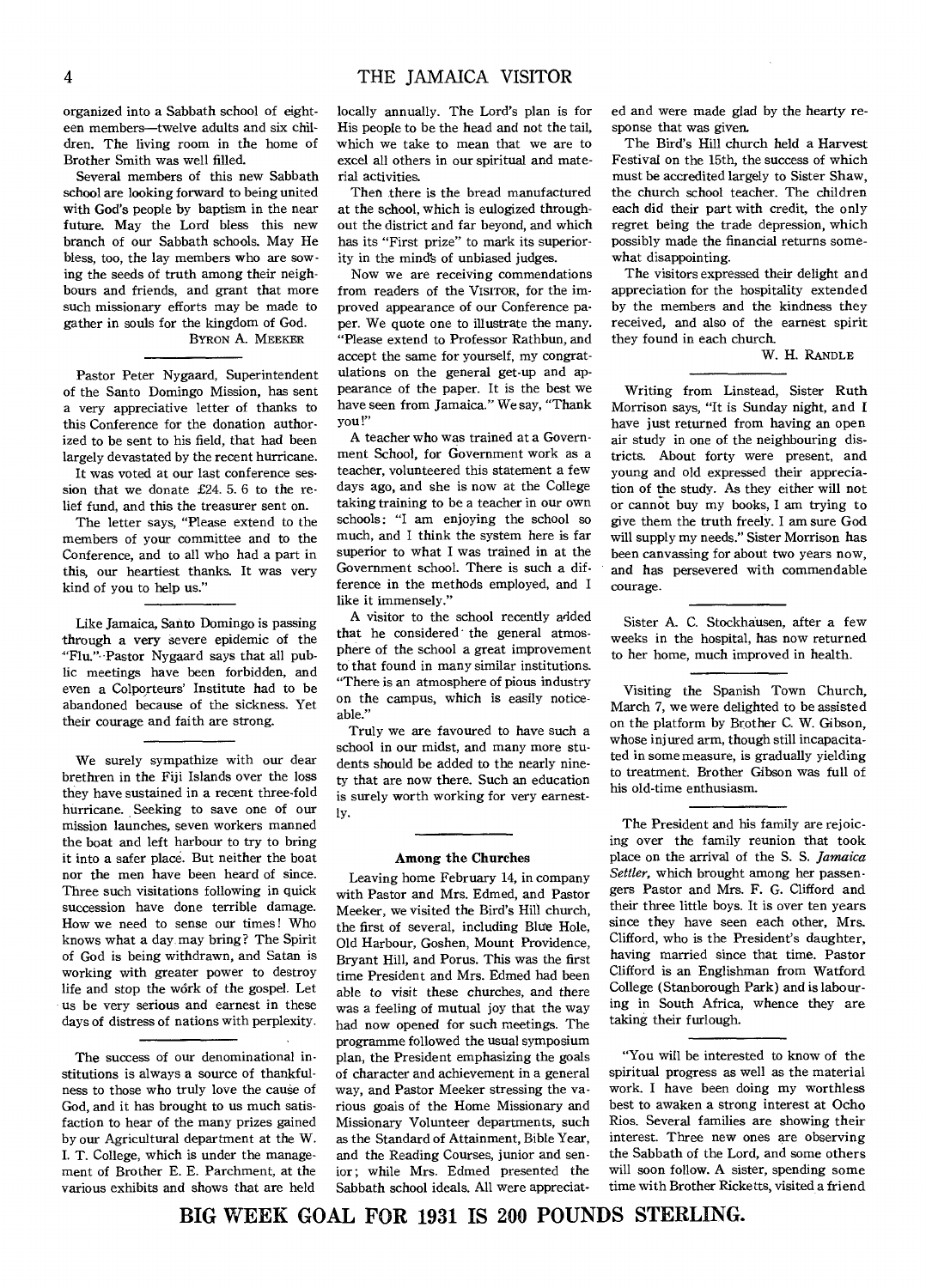last week and the lady she is staying with has decided for the truth. Several others also became interested, and I am under appointment to visit them next Sunday." R. B. CAMPBELL

The great soul-winning campaign is now getting in full swing. It has brought us great joy to read the reports of the activities of the lay members in our churches in this direction. Send us more reports, please; we want our paper to be full of them, and our membership to be doubled this year. Pastors M. Jones and Geo. A. E. Smith are just starting to build up and establish an interest awakened by the members at Darliston. Pastor H. P. Lawson has settled his family in Trelawny, in which district he is proposing a strong series of meetings, first at Sherwood Content, and then at Spring Gardens. Already he reports a number keeping the Sabbath at the latter place. Pastor A. C. Stockhausen is planning a strong effort somewhere in Morant Bay district. Pastor Fletcher is getting the new church building ready at Gayle for another effort. Let us pray one for another, and do all we can to win souls from the impending destruction that will soon deprive men of the opportunity to be saved H. J. E.

# ender exp<del>eries and provincial pro</del> ارہ<br>پارہ Sahhath School Department MRS. **H. J.** E DM ED 0)<br>2020au - Al<del>e Adde,</del> dictor de A

# INVESTMENT DAY

We are greatly encouraged with the reports we have received from several of our schools, showing that our members entered heartily into the program on Investment Day by dedicating anew, for 1931, some gift to increase their offerings to Missions.

Prof. L. L. Dunn, superintendent of the Mandeville school, writes: "I am very happy to give you a report of the splendid work done by the Mandeville Sabbath school in aid of the Investment Fund. Our children form a very important part of our school as was demonstrated in their exercise to promote the Investment work. Fourteen of our primary members were arranged on the platform, each representing one letter of the name, I-N-V-E-S-T-M-E-N-T F-U-N-D. Our hearts were made glad as each of them gave us a message suggesting an idea of how each of us could raise an offering for the Investment Fund.

"Faithful pledges were made that I am sure will afford us a very substantial offering. One member of our school has set apart the returns from some chickens and their eggs. Another has pledged 5s. and as much more as possible, from painting

pictures. Another dedicated that which she expects from prizes in a flower show, and from the sale of plants and flowers. One of our primary members plans to give the increase from a goat twice a year. Several others have pledged the money which they will receive from the sale of Sabbath eggs.

"An Investment offering was taken at the close of our exercise, and far beyond my expectation, it amounted to £3. 12s.  $0\frac{1}{4}d.$ 

Miss D. V. Golding, superintendent at Manchioneal, says: "I am writing to let you know that our Investment program came off successfully. Three brought in returns of a previous investment. Others have dedicated bananas, and one sister some chickens. A few made investments for the first time. I promised to give the proceeds from the first piece of dressmaking each month. Last year I raised 15s. this way."

Brother L. A. Morrison writes : "Sabbath School Investment was observed by the North St., Kingston, Sabbath school on February 14. The program, which went through without a hitch, served as an inspiration to all present to reconsecrate themselves and their means to the speedy finishing of the work of God in the earth. Many pledged to invest something for the Investment Fund for 1931, realizing that by doing so they are laying up treasures in heaven where neither moth nor rust doth corrupt, nor theives break through and steal."

Sister Jackson of Cooper's Hill says: "I thank the Lord for the good spirit that was manifested on Investment Day. Many have made an investment, and the future looks bright."

Sister J. W. Grounds, Superintendent of the Kencot Sabbath school, reports a very interesting time, and says that nearly every hand was raised in response to the appeal to dedicate something to the Investment Fund.

Miss Huldah Brandon of Goshen: "Our Investment program was a real success. God's presence was felt and all left with a greater determination to be more intimate co-workers with Jesus by. becoming more liberal to the Investment Fund. Everybody dedicated something, some a coconut tree, one a goat, others, hens or eggs, and the youngest of our members, a little two-year-old girl, pledged all the eggs laid on Sabbaths. We are not very many in number but all are of good courage and do deem it a high honour to be workers together with God."

N. Hurst, St. Ann's Bay : "I am pleased to write you today re the last Investment program, and especially of the pledges received from the brethren to invest various products for the ensuing year. Fol-

lowing are the items invested: four persons dedicated Sabbath eggs; two, vegetables; four, chickens; one, a goat; one, the profits on hides; another a breadfruit tree; one, a breadfruit limb; one, plantains and yams ; three, banana trees. This surely is not a bad list considering that many persons were not present. The plan is surely getting more popular each year, and let's pray that it will grow stronger day by day.'

We are very happy to welcome into our circle of Sabbath schools three newly organized. Brother C. C. Thompson of Spanish Town tells of one at Reeves Mountain; Brother Robinson of North Street another; and Elder Meeker, of one at Cavalier's, near Florence Hill.

We have been made very sad, however, to hear of the death of Brother H. A. Mullings of Santa Cruz, one of our most faithful Sabbath school members. Up to the time of his last illness, he had completed a perfect record for six years in Daily Study of the Sabbath school lesson and Perfect Attendance. The Sabbath School Department tenders its sincere sympathy to the bereaved family. May the Lord hasten the day when such sad experiences will be things of the past.



Missionary Volunteers, Prepare for Service!

A growing interest is manifest on the part of our churches everywhere in the educational features of the Missionary Volunteer Society.

In company with. Pastor and Mrs. Edmed, we visited the churches in Pastor Randle's territory. We were very much pleased to see large numbers respond to the invitation to observe the Morning Watch, to take the Bible Year, to read the books in the Reading Courses, and to study for the Standard of Attainment.

Mount Providence gave in 34 names; Porus, 15; Goshen, 6; Bryant Hill, 31; Blue Hole, 16 ; and Old Harbour, 14. Some of these are taking more than one course, and all seemed very enthusiastic. Where members were too poor to buy the books, classes were formed, and a leader was elected on the spot to take charge of the class.

At a recent meeting in the North Street Church, 103 names were given in by those

**BIG WEEK THIS YEAR SHOULD BE BIGGEST WEEK.**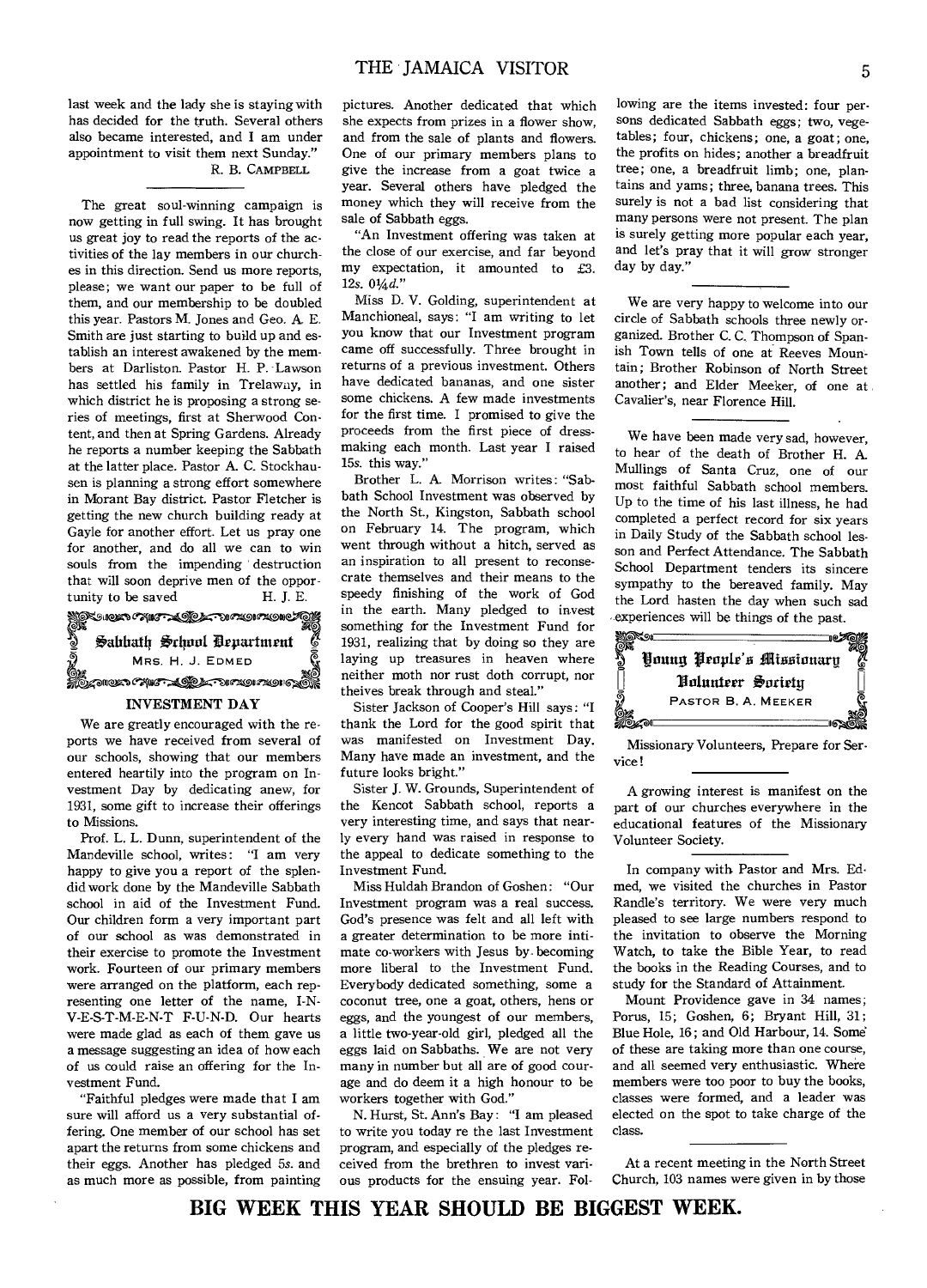planning to do at least one thing toward reaching the Conference goals. Some are planning to reach every goal.

Why not join these earnest seekers for truth, dear reader, and prepare yourself for better service in the Master's vineyard?

# What Will the Harvest Be?

When this VISITOR falls into your hands, the first quarter of another year will be in the past. How fast the time has flown! It is gone and never will return.

The experiences of the past quarter however are not dead. The seed that was sown will live, and we trust the harvest will be fruit unto life eternal.

Now we are looking for reports from each church, that we may know how the gospel seed is growing. If for any reason your church has failed to send the quarterly report, please do what you can to hurry it on to the office.

The harvest is the ultimate goal of seed sowing. What fruits are being gathered in? Is your church membership increasing? Has the Missionary Volunteer Week of Prayer been observed in your church? Are the young people looking forward to baptism as a result of efforts for their salvation?

This is a solemn work in which we have enlisted. If we fail to do our part some one must take our place.

#### PROFITABLE BIBLE READING

Pastor B. A. Meeker has been among the churches urging us all to read through the Bible this year. The plan is a popular one, especially as it is mapped out in the Morning Watch Calendar. (We hope you have one.) Reading steadily through, one learns the setting of each incident and character. Difficult subjects are more easily understood, and many problems are solved by. the plan.. It makes us familiar with Bible characters, and enables us to appreciate that which the Lord approves more fully.

To stimulate the memory as well as to make special incidents prominent in our minds, it is well to notice the use of groups and words, or even figures. For instance, take the use of the figure three. It is applied to the Godhead—God the Father, God the Son, and God the Holy Ghost. Three Persons, but one name, holding the same high dignity and power. Paul divides man into three qualities—body, soul, and spirit. I Thess. 5 :23. When replying to the young lawyer, our Saviour measured the acceptable service we should render to God, in the threefold co-operation of all the heart, all the soul, and all the mind. Matt. 22: 35-37. John followed the same plan when he classified our evil nature into three heads, "The lust of the flesh," "The lust of the eyes," and "The pride of life." Strangely enough these three are found to be the three avenues that led Mother Eve into the hands of the evil one. To her, the forbidden fruit was good to be desired—the LUST of the FLESH. Then she saw that it was pleasant to the EYES—the LUST of the EYES. Then it promised her wisdom, and the appeal touched her PRIDE of LIFE.

Satan had evidently studied well these three avenues, for he adopted them when attacking our Lord with triple force and super-hellish precision : "Command that these stones be made bread," he said, knowing that Christ had fasted forty days and that He craved for food. Here was a test for the lust of the flesh in Jesus. That failed, so he tried the lust of the eyes by taking Him where He could see all the kingdoms of the world and their glory. Jesus had come to die for these in order to get them as His own, but Satan failed to reach His pure heart by any of these avenues. Yet there is test No. 3 left, to do something for the sake of show, and to test His Father's Word. Presumption is the highest expression of pride, but in Christ the pride of life was assailed in vain.

So three times Satan failed. Three times the Saviour won, by holding to God's word, quoting THREE texts. And when the triumphant Jesus was transfigured, He took THREE disciples—Peter, James, and John into the mountain to witness His glory, in the midst of which stood Moses, Elijah, and Jesus,—another THREE, a glorified TRIO. When the work is done another TRIO will be brought into prominence—the beast, the false prophet, and the devil, and with the eye of faith we see them burning in the flames of Divine wrath, not saved in the fire like the THREE Hebrew worthies of Daniel's narrative. Then, lest we forget—just pause and think, lest we forget—where two or THREE are met for prayer Jesus will make the fourth.

In the consummation, all threes will be crowned by those THREE heavenly graces—faith, hope, and charity, that will compose our passport into the presence of God. Then we will pass into the THIRD heaven, especially those who have given to the world the stirring THREE-FOLD messages of Revelation 14, and have won the seal of His eternal acceptance.

H. J. E.

"The Lord is fitting a people for Heaven. The defects of character, the stubborn will, the selfish idolatry, the indulgence of fault-finding, hatred, and contention, provoke the wrath of God, and must be put away from His commandment-keeping people. Those living in these sins are

deceived and blinded by the wiles of Satan. They think that they are in the light when they are groping in darkness. There are murmurers among us now, even as there were murmurers among ancient Israel. Those who by unwise sympathy encourage men in rebellion when their selflove is smarting beneath merited reproof, are not the friends of God, the great Reprover. God will send reproof and warning to His people as long as they continue upon earth." Testimonies, Vol. 4, page 180.



# RIGHT VIEWS OF LIFE

A few days ago one of our students, not of our faith, coming to bid farewell and express appreciation, said, "I have learned what is right and am going to live that way." He came to us to learn English, which he has done fairly well during his stay, but in the learning he has gotten a vision of something far better.

This encourages us to keep up the program that has been arranged for the carrying on of Seventh-day Adventist schools. It doesn't matter so much what text books are used to teach arithmetic, grammar, (true) science, or just what method is used in reckoning up the completion of a course. What matters is whether the school is co-operating with divine agencies in imparting to the youth a knowledge of God.

This greater duty is the reason for the existence of the West Indian Training College and affiliated institutions throughout the world. One of our educational workers, now gone to rest, was often heard praying that his students might have "right views of life." That is the aim of a Christian school, to help young people to have "right views of life."

For that reason as much importance is attached to religious services and other exercises as to the class work. That does not mean that less emphasis is placed upon intellectual or book studies than in other schools.

Not many months ago we had a visit from the Commisioner of Education for Jamaica. He did not ask a question about our regular school work nor seemed to be worried at all about the standards we hold in the intellectual studies. What he was interested in was our industrial program— how we are able to carry on such a variety of well-equipped industries. His visit was another evidence that the educational men of the world recognize that we are doing a work of a nature much needed today.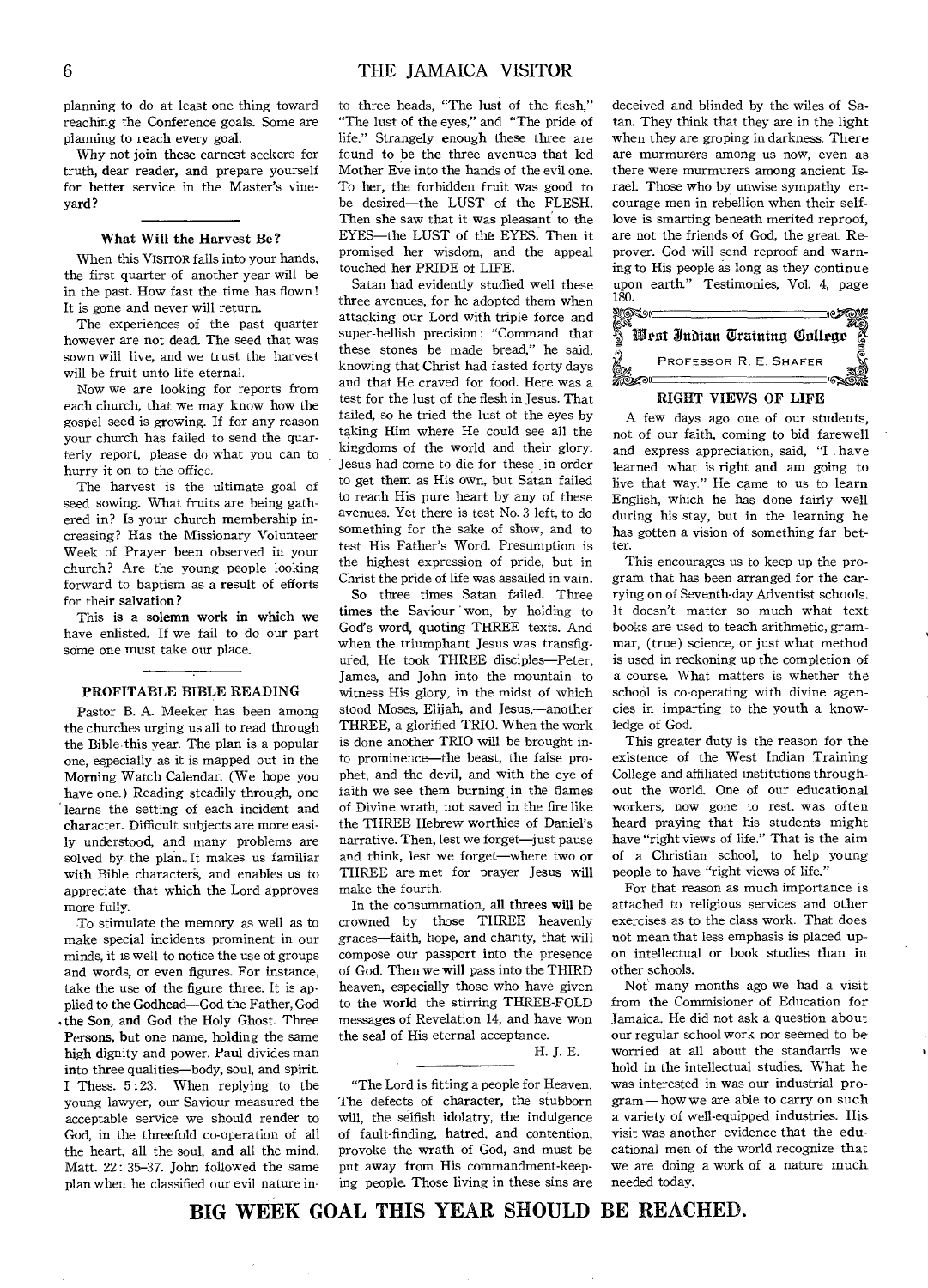There are scores, yes hundreds, of young people in Jamaica who should be getting the training for life that W. I. T. C. offers. Let those who have a desire to get such an education resolutely determine to do so and leave no stone unturned for accomplishing that object, and God will open the way: May all seek for such an experience as will prepare them for entrance into the higher school when Jesus comes to take His faithful ones with Him. F. 0. RATHBUN

The week just closed has been a week of rich blessing to those living "On the Hill." Students and faculty alike pressed into the line of consecration; and every meeting-we held three each day except the Sabbaths-was well attended and richly endowed by the Holy Spirit. The President of the Conference brought his sonin-law, recently from South Africa, who added much to the enthusiasm by his studies ; and Professor Shafer, the President of the college, assisted in the daily study and appeal of God's word.

Six o'clock, nine o'clock, A. M., and seven o'clock, P. M., were the hours fixed for the services, and each one enjoyed a full attendance. The studies were largely selected from the Week of Prayer readings, and there was a remarkable response to the appeals made for fuller surrender to God on the part of such as had already accepted the Lord as their saviour, as also on the part of those who yielded their hearts to God for the first time. Wednesday evening, appeals were made by Professor Rathbun and Professor Shafer and only a few-four or five-remained in their seats while the rest came forward for prayer. Some who remained in their seats were Spanish friends who had lately come to the College, and could not follow the reading.

Again, on Friday morning, in response to another appeal every student united with all the faculty in a "Double Consecration," following the reading on "The Holy Spirit." Between the meetings Pastor Clifford assisted the two presidents in personal work, and some precious victories were gained. Our Spanish students entered fully into the spirit of the meetings and joined in the surrender of their hearts to God, with a clear understanding of what was meant by the step they took.

We praise the Lord for His condescension and mercy, and the precious gift of the Holy Spirit, under whose holy movings the whole student body yielded to the Lord.

We cannot close the report without expressing our appreciation for the hearty co-operation of Professor Shafer and his faculty, and also for the well organized bands, whose frequent prayers secured the favour of God. It did our hearts good to see how the students laboured for each other, and as they brought their reports to the Band Leaders' meeting each day, it was thrilling to hear how the Lord was blessing them.

We trust that the experiences of these meetings may form a solid foundation upon which all who shared the blessing will build an unmovable and unassailable character, prepared for the coming of our Lord in glory.

# **LIST OF STUDENTS, MAR. 27, 1931**

1. Anderson, Obed<br>2. Andrean, Eulale 2. Andrean, Eulalee<br>3. Arguelles, Maria 3. Arguelles, Maria 4. Ares, Reuben 5. Ares, Santiago 6. Bent, Clifford<br>7. Bent, Stanley<br>8. Bignall, Mildı Bent, Stanley 8. Bignall, Mildred 9. Boyd, Edith 10. Brandon, Hulda<br>11. Brodie, Dell 11. Brodie, Dell<br>12. Brooks, Syb 12. Brooks, Sybil 13. Brown, Doris 14. Bruce, Gwendolin<br>15. Burton, Alfred 15. Burton, Alfred<br>16. Burton, Ivy 16. Burton, Ivy<br>17. Burton, Ke 17. Burton, Kenneth<br>18. Burton, Louise 18. Burton, Louise<br>19 Campbell Owe 19. Campbell, Owen<br>20. Carter, Ivy 20. Carter, Ivy<br>21. Crawford. 21. Crawford, Stuart<br>22. Daley Mildred 22. Daley, Mildred<br>23 Davis Felix 23. Davis, Felix 24. Dosaiguas, Ernesto 25. Ebanks, Vivia<br>26. Edwards, Ceb 26. Edwards, Cebert<br>27. Fernandez, Migu 27. Fernandez, Miguel<br>28. Fletcher. Earl 28. Fletcher, Earl 29. Fletcher, Wilbur 30. Galliano, Ralph 31. Galliano, Thomas 32. Golding, Hazel 33. Hall, Lucas<br>34. Hamilton, A 34. Hamilton, Aston 35. Hamilton, Viola 36. Harris, Septimus<br>37. Henriques, Clayte 37. Henriques, Clayton 38. Henriques, Cleve 39. Henriques, Frederick<br>40. Hutchinson, Florence 40. Hutchinson, Florence<br>41. Iones. Icy B. 41. Jones, Icy B.<br>42. Iones, Susan 42. Jones, Susan<br>43. Lawrence U 43. Lawrence, Ualee<br>44. Lindo, Asbert 44. Lindo, Asbert<br>45. Lindo, Samuel 45. Lindo, Samuel G. 46- Lopez, Federico<br>47. McCalla, Wilber 47. McCalla, Wilbert<br>48. McFarlane, Viola 48. McFarlane, Viola 49. McGhie, Cynthia<br>50. McGregor, Rober 50. McGregor, Robert<br>51. McKay, Gerrick 51. McKay, Gerrick<br>52. Menendez, Jose 52. Menendez, Jose 53. Menendez, Manuel 54. Milanes, Emerio 55. Morgan, Eric<br>56. Murray, Thelma 57. Newman, Elva<br>58. Nicholas, Geor 58. Nicholas, George 59. Ogilvie, Cyrus 60. Pantin, Luis<br>61. Parchment. 61. Parchment, Annabelle<br>62. Parchment, Curtis 62. Parchment, Curtis 63. Parchment, Edna C. 64. Parchment, Edna W.

65. Peake, Joyce

- 66. Percy, Donald
- 67. Pitt, David
- 68. Pitter, Colin<br>69. Randall, My
- 69. Randall, Mymis
- 70. Reid, Gilda
- 71. Reyes, Jose
- 72. Roberts, Ernestine
	- 73. Rodes, Mario
	- 74. Rodrigues, Francisco
- 75. Sailsman, Joyce
- 76. Sailsman, Sylvester
- 77. Shaw, Icyline 78. Smith, Iris
- 
- 79. Thompson, Inez<br>80. Tomlinson, Geor
- 80. Tomlinson, George<br>81. Valentine. Edwin
- 81. Valentine, Edwin 82. Walker, Vinette
- 83. Warner, Wentworth 84. Webb, John
- 
- 85. Wellington, Enid<br>86. Williams Joseph
- 86. Williams, Joseph<br>87 Williams Kennet
- 87. Williams, Kenneth<br>88. Williamson Horter
- 88. Williamson, Hortense<br>89. Willis, Melbro
- 89, Willis, Melbro<br>90 Wilson Leila Wilson, Leila
	-

# **COUNT IT ALL JOY**

"Here's a riddle, boys," said Smartie to a company of thriftless lads as they sat soberly watching each other, waiting for some suggested mischief to break life's monotony. The idea startled them all, and awakened a thinking mood which was wholesome at that idle moment. "Tell me the longest word in the English language ! It begins and ends with 'S' and there is a mile between." "Smiles," ejaculated Bert, and the roar of laughter that followed completely annihilated the sombre quietude of the previous moments.

This may seem to have been a trifling incident. But smiles are really no trifle in the stern realities of life. A cheerful, optimistic temperament is a most valuable asset to any young man or woman, and often clothes the most difficult and distressing crisis with ease and conquest. A successful man will always say he feels fine. He looks upon the sunny side of things; he sees victory where others see defeat, and smiles when others frown.

During the great war, one man in a country hospital was the object of the greatest pity, and thousands flocked to see their comrade who had come out of a battle without an arm or a leg, and one half of his face blown away. Yet to their surprise, they would almost breathlessly approach his bedside, afraid to speak, until he would smile and bid them welcome to see, "What is left of me." "Glad I am that those Germans did not get the whole of me, as they desired; and I'm happy to be alive to tell 'em I've given 'em all I'm going to."

I was travelling down a very steep, long hill in an old Dodge, one time, and my host had gone into low gear **to** save the brakes. But the old car pushed down un- 'fil, reaching the bottom, it wheeled into a

*[Concluded on page 8]* 

**BIG WEEK SHOULD BE WELL ORGANIZED BEFOREHAND.**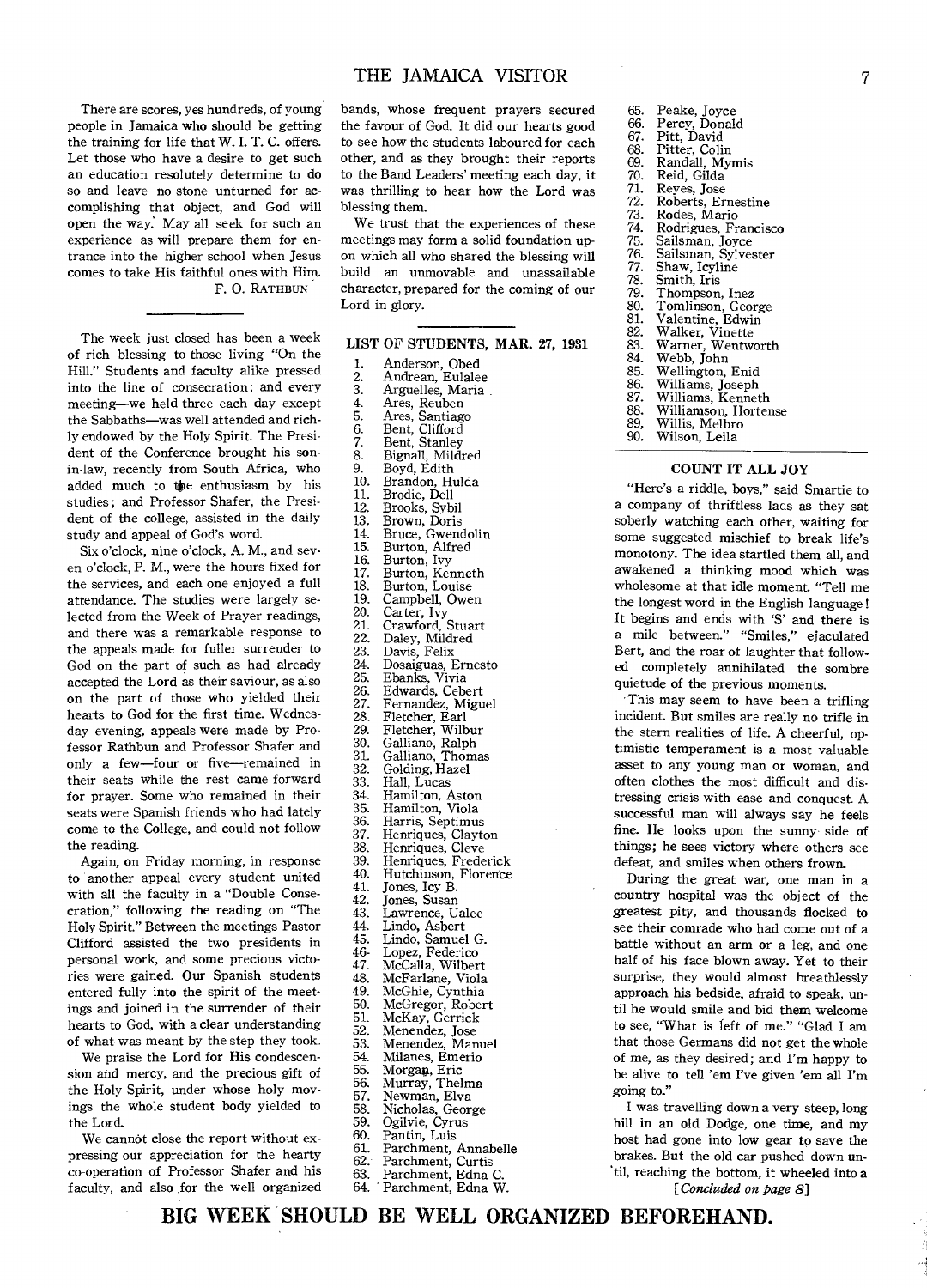<u>،</u>

# YOUNG PEOPLE'S PAGE

# "I WILL DIE RATHER THAN YIELD MY FAITH"

We often hear it said, "If stones could speak !" and there are many stones around the world that briefly announce the courage and loyalty of some hero of old-time Christianity.

One of these may be seen at Brentwood, a little old fashioned town of Essex, England, on which is inscribed the following words:

"WILLIAM HUNTER MARTYR.

Committed to the flames March 26th, MDLV. Christian reader learn from his example to value the privilege of an open Bible, and be careful to maintain it."

Hunter lived from the year 1536, at a time when the lurid flames of persecution consumed thousands of England's most honourable and noble Protestants. Where the light of truth found acceptance, the followers of both sexes were sought out and cruelly tortured, and if they refused to 'renounce their faith, they were ignominiously put to death by burning. To become a Protestant was to be branded as a here- -tic, and no shame was thought too contemptuous, no suffering too great, for those who found peace and joy in believing the sweet assurances of God's word.

The Bible was scarce those days. King Edward VI had placed a large Bible in every church, with a wooden cover, and chained, so that it could not be removed. One day, when Hunter was nineteen years ,of age, the priest found him enjoying the solace of Bible study. The cleric grew very angry, and cried out, "Why meddlest thou with the Bible? Canst thou expound the Scriptures?" The lad remained calm, and he courteously told the priest how he found much comfort in reading it. Whereupon the very man who should have encouraged him to go on reading, threatened that if he persisted, he with other heretics would broil for their belief.

Soon he was seized and placed in the stocks for two days and nights with little food. But he was full of peace in believing. Then finding that torture would not move his faith, the Bishop came and offered to start him in business and to give him £40, or make him a steward of his house if he would only recant. Calmly he answered, "My Lord! if you cannot persuade my conscience by the Scriptures I cannot turn from God for the love of the world, for I count all things but loss in comparison with the love of Christ." '

Then he was hastened back to Brent-

wood, and there being no prison, he was kept under guard at a drink shop. Seeing his mother here, he assured her that he was happy in Jesus. "For my little pain," he said, "which I shall suffer, Christ hath procured for me a crown of joy." Then they knelt down together and she prayed that God would strengthen her son to be faithful to the end.

Soon his father came, only to find him being chained to the stake. "God be with thee, son," he cried. "Be of good courage, father," the son replied, "we shall meet again where we shall rejoice together." As the chains were being placed around him he was offered pardon if only he would renounce his Protestant faith. But he resolutely refused. Curses, taunts, and jeers accompanied the crackling of the flames as they leaped upon his consecrated body, and as the blistering tongues of fire rose higher and higher, he was heard to say, "I am not afraid, Lord ! Lord ! receive my spirit."

## JESUS IS LOOKING AT YOU

It is really wonderful how intimate Jesus is with all our thoughts our words and our deeds. In the second and third chapters of Revelation He repeats seven times the words, "I know thy works," works done or neglected, open or secret.

A touching illustration of this is given by Mark 12:40-41. The congregation was passing around, placing their gifts in the receptacle in the synagogue. Different motives prompted and measured the gifts of the majority of donors. Some gifts fell with heavy thud, while others were so light that they could scarcely be heard. Jesus sat nearby, so He could see, just as He still does, invisibly, today. The rich gave large sums to be seen of men, but none of them gave so much that it involved them in sacrifice, to help the cause of God. They gave only from their surplus. Jesus heeded not their gifts, for He was more concerned with the spirit in which they gave than in the amount. Of course no one else was like Jesus ; and the throng looked with admiration upon the rich with flattering eyes that only strengthened their spiritual, pride.

Among the queue was a little, bent, old lady, whose widowed, aged form, wrinkled features, and thin honey hands, told the story of her hard life and poverty. No one seemed to notice her, unless it might be to step aside for fear she might contaminate them or lower their standing in so-

cial circles. But the eye of Jesus fastened itself upon her, and He watched her broken gait, and read in her heart the spirit of gratitude and love to God. As she pressed nearer and nearer, at last she untied the little skin bag, emptied it of all she possessed, and gratefully deposited it in the box. Hungry, and with an empty purse, yet full of the joy of benevolent service she passed on, and disappeared from the crowd, none of the donors noticing her. But Jesus knew her works, and had it recorded for our learning and comfort.

He measured her gift by the sacrifice she made. She gave all that she had. This was the measure of her love for God. In this she was Christlike, for that is what He gave for our salvation.

He knows your works and mine today, and measures our gifts by the same standard. If through a covetous spirit we withhold, He knows. He says, "I know THY works; and when angels gather the remnant into glory, He will command them to gather together unto Him those who have made a covenant with Him by sacrifice. Psalm 50:5. Psalm  $50 : 5$ .

#### *[Continued from page 7]*

deep stream of overflowed water from the river. Right in the middle, with the water running at our feet in the car, it stopped. My host laughed heartily, as he said, "We'd better eat our lunch here, and save time." I asked, "Then what will we do ?" It was quite a nasty predicament we were in, but his cheerful smile robbed the experience of its unpleasantness. "Let's sit and whistle," he said, "It won't always rain, and the heat of the engine will dry the wires, and then we can just swim with the stream." So we whistled duets for a while, and then he put his foot on the starter, gave her plenty of gas, and off we went.

Solomon says, "A merry heart doeth good like a medicine, but a broken spirit drieth the bones." Prov. 16: 22. Yes, a smiling minister is a benefactor. A smiling doctor will save half our sick-bills. The school teacher that smiles, imparts light to the puzzling problems, and makes study easy. The cook that sings while she cooks adds flavour and digestion to our food.

Our conditions may not always seem to be of the smiling kind. But, smile! A Persian prince was once advised to wear the shirt of a contented man, and the only contented man in all the realm was one who did not possess a shirt.

Isaiah says that it is the Word of God that produces this smile. (See 55: 12,13.) Under its magic influence, the very hills and mountains seem to sing for joy, and the trees clap their hands. Thorns hide behind the fragrant blossoms, and the soul is bathed in love. You smile and the world smiles with you.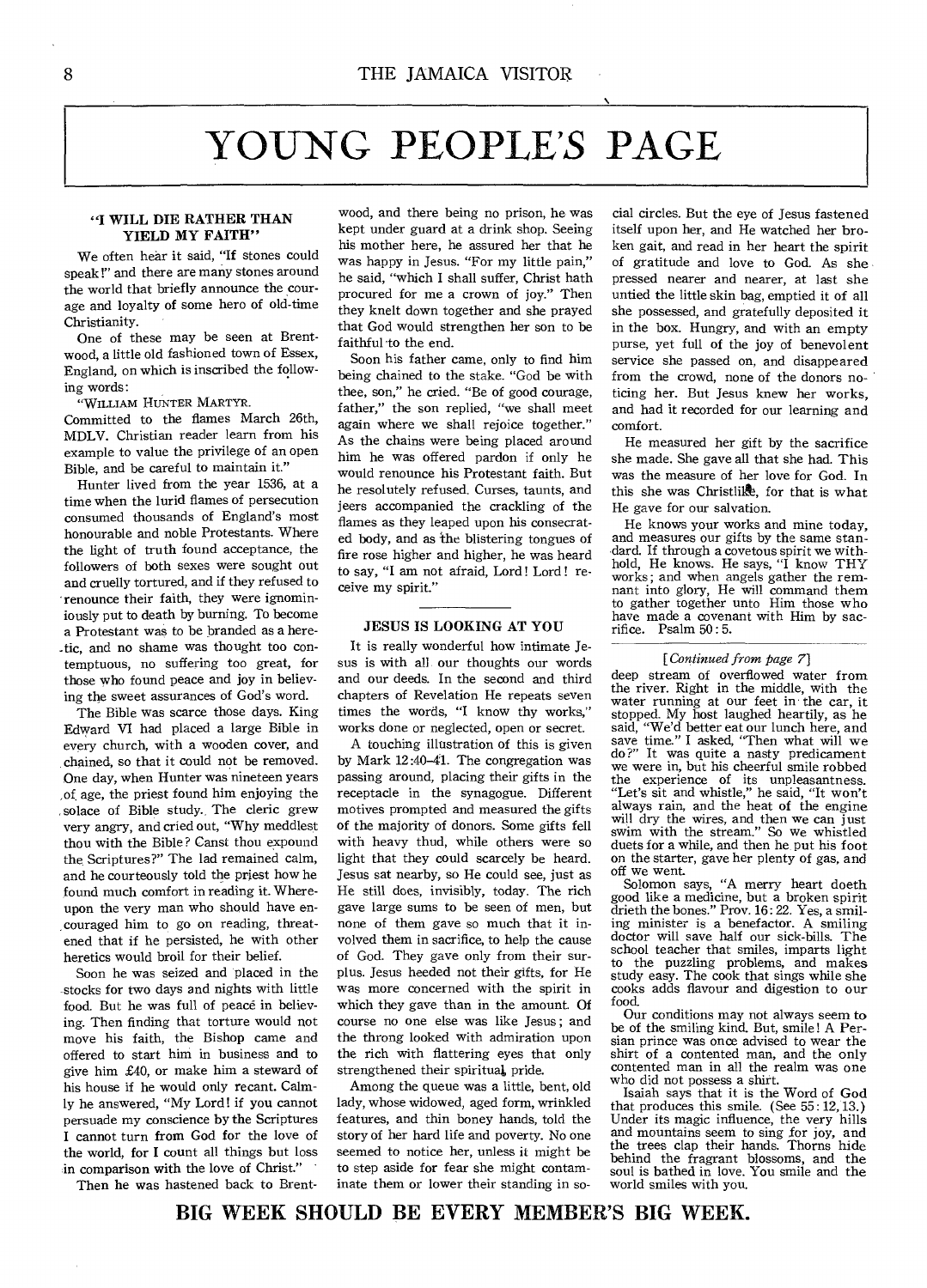LITTLE FOLKS' CORNER

Well, Little Folks, how are you all today? I was out at Old Harbour last week, and our little brother Eric Plummer was attending the meetings held, but he had hurt his foot badly and suffered much pain. Yet he sat through the meeting, bravely enduring the agony. When the meeting was over, I expected he would get home and lie down as quickly as possible. But do you know, he gathered all the children together and taught them their Sabbath school lesson first. As a soldier, he endured for Jesus' sake, and we just prayed the Lord to heal his sore foot.

Now, this morning word comes that little brother Wesley Brodie has also been suffering great pain, and the doctor had to come and operate upon his little body. He is always so happy and bright, we cannot bear to think he suffered so.

The Secretary Bird, about which I wrote, seems to have interested so many of you—judging by letters received, that I have decided to tell you about another bird, the largest known. It is a very graceful creature, has small wings, but cannot fly. Its legs when full grown are about three feet long. Its knee bends backward. From the ground to its back, it is about four feet and it has a long neck, which lifts the head eight, nine, or ten feet above the ground. This neck is about as thick as my arm. Its legs, thighs, and neck are without any feathers, but the body and tail have large and small feathers that are very valuable. The papa bird has black, and the mamma bird has brown feathers on top; and underneath, both have white ones, and they are from six inches to three feet in length.

The bird is called the ostrich. The feathers are taken from them when the moulting season comes, just before they fall off, and are curled very prettily and sold for military helmets, ladies' boas, and other ornamental things.

The mamma bird is smaller than the papa, and lays very large eggs, about the size of your head, and equal to from thirty to forty hen's eggs. She lays these in the hot sand in desert lands, and leaves the sun to hatch them. But in grassy lands, both birds take turns in sitting on the nest; and when the chicks come out of their shell covered with tiny white fluff and little black spikes which afterwards grow feathers, they look very sweet and cute. Their bodies are about the size of a large cocoanut.

It is interesting to watch the papa birds

in the cool of the day engage in a dance. They run single file some distance apart, with their beautiful feathers outspread, At intervals they twirl around and around, and then sit down to the ground, make a great noise like a boom. and quickly rise and run and repeat the dance over and over. They will keep this up for an hour and I know of nothing more attractive. providing you are not among them.

A

They are very angry birds, especially when their eggs are hatching, and it is dangerous to go near. You can always know the angry time, for the papa bird's legs get very red.

I was out with a little boy friend one day, when we picked up a whiskey bottle and put it on a fence-post and started to throw stones at it, to see who would hit it first. As we kept throwing, ostriches came up and kept eating the big stones we threw, until one of us hit the bottle and broke it into two halves. Then the birds picked them up and swallowed them, and we had a good laugh as we watched the shape of the broken bottle going down and round and round in their long necks. Then when they reached the base of the neck, they got into the gizzard, and we could hear them grinding inside.

When an ostrich gets sick, the farmers chase them into a small stall, pull a stocking over their eyes, and thrust a big bottle filled with turpentine and rum or whiskey down their throat, with some castor oil, and then let them run. The stockings and stall keep them from kicking.

When we think what a beautiful bird the ostrich is and how graceful, yet how angry and spiteful, it reminds us of some persons who dress finely, look well, and seem graceful, but who are really ugly in temper inside their hearts and so full of wickedness. Let us not be like theni, but watch ourselves that we are good in our hearts. H. I. E. H. J. E.

Next month's story is about a little boy who died to save his papa and mamma. Be sure and read it.

## Thinking Cap Questions

1. What great man greatly loved a boy, and then wanted to kill him?

2. What great woman visited a king?

3. What heathen king asked a man of God to pray for him ?

- 4. Who baptized Jesus ?
- 5. Why was king Saul jealous of David ?

## Names of those Answering Thinking Cap Questions

Ena Mac Matt, Lillian Mullings, Willel Mullings, Bramwell Holness, Theophilis Mullings, Balfour Johnson, Roy Crosby, Sylvia Morgan, Luna Davis, Swiftley Mc-Intosh, Curdell Duhaney, Edgerton Brown.



The Editor asked the printer man to put a block in the Little Folks' Corner this month, so here it is. Perhaps the Editor will tell a story about it next month if you will write to him about it.



"If the iron be blunt, and he do not whet the edge, then must he put to more strength: but wisdom is profitable to direct." Eccl. 10: 10.

This is a fitting text for the colporteur work. Those colporteurs that go out with dull tools are using too much strength, with poor results. They generally cover an extensive territory, but make very little progress. "Butterflies cover more ground, but bees gather more honey. Imitate the bees." Since iron sharpeneth iron an Institute at an early date is on foot. We hope all our Regulars will be there to get sharpened.

The Lord is wonderfully blessing the colporteur work, especially those that are using the "Two-edged sword." Brother Wallace has been successful in placing "Bible Readings" in some of the important homes in Westmoreland. Brethren Hurst and Fletcher made a splendid record in Montego Bay, taking over one hundred pounds orders in two weeks. The said territory has been worked by several others before. The two following experiences will help to show how they made success: "While canvassing last week I found myself with only a few pennies. I was in need of gas and other things. All morning I worked receiving only one order without any advance. Af-

BIG WEEK BOOKS SHOULD BE STUDIED WELL BEFORE BIG WEEK.